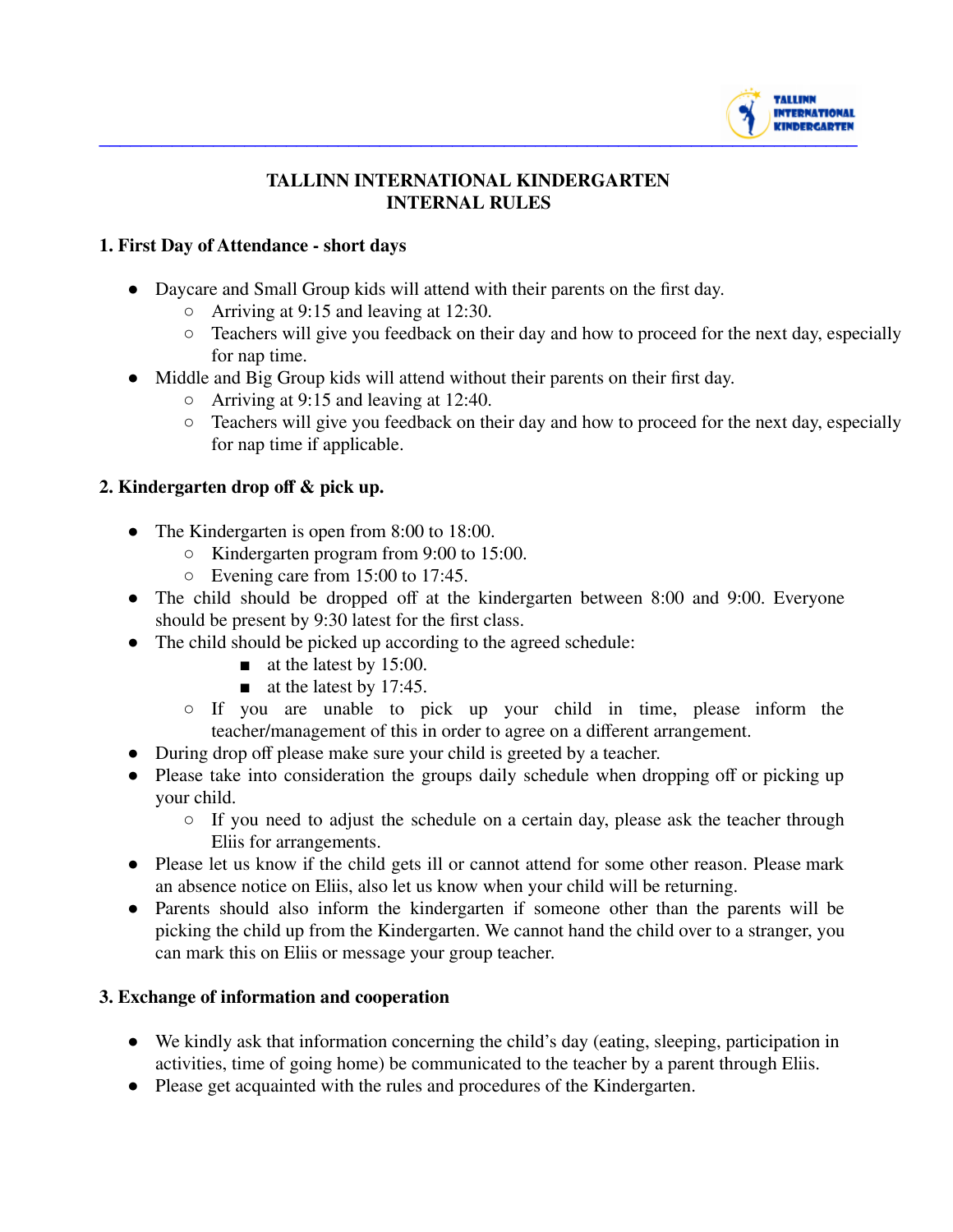- We will keep you informed about events and topics in the Kindergarten through Eliis. You can also find your child's group schedule, daily feedback, photos, and other updates through Eliis.
- Behavior:
	- The kindergarten has a zero bullying tolerance.
	- Parents will be informed of any unacceptable behavior and the teacher will request a meeting with parents to move forward.
		- Hitting, spitting, biting, agression towards others or self, unkind words, disrespecting authority.

## **4. Photographs**

- Parents are responsible for completing and submitting the media form in order for us to release photos on social media. Teachers will post daily pictures of your child's group on Eliis.
- If you do not want your child to be photographed please state it on the media form.

# **5. Clothing**

- Make sure your child's basket has everything mentioned in the Basket Content information.
- Dress your child comfortably and according to the weather.
- Provide mittens instead of gloves.
- In order to avoid accidental swapping of clothes and footwear mark them with your child's name.
- If your child is still using diapers please make sure that we have sufficient stock available in the Kindergarten.
- Comb/brush, hair clips/ hair elastics recommended, especially if a child has longer/long hair. If your child has long hair, please make sure that her/his hair is fixed properly (ponytail, braids, etc.).
- Parents have full responsibility if her/his child is wearing a necklace, bracelet, ribbons, pacifiers tied to a string, or any other objects that may endanger the child's well-being.
- The child is fully responsible for her/his belongings including hair clips, bracelets, necklace, and other items that might easily get lost.

# **6. Eating**

- Three meals are offered at the Kindergarten:
	- Breakfast 9:00.
		- Last breakfast is served at 9:15.
	- Lunch 12:00 (please see group's schedule for the specific time).
	- Afternoon snack 15:30.
- Please inform the personnel of the Kindergarten if your child has any allergies.
	- The weekly menu is available on Eliis.
- We cannot accept any home-baked goods.
- Children are only allowed to bring food for a birthday celebration. Any other events should be discussed with teachers first.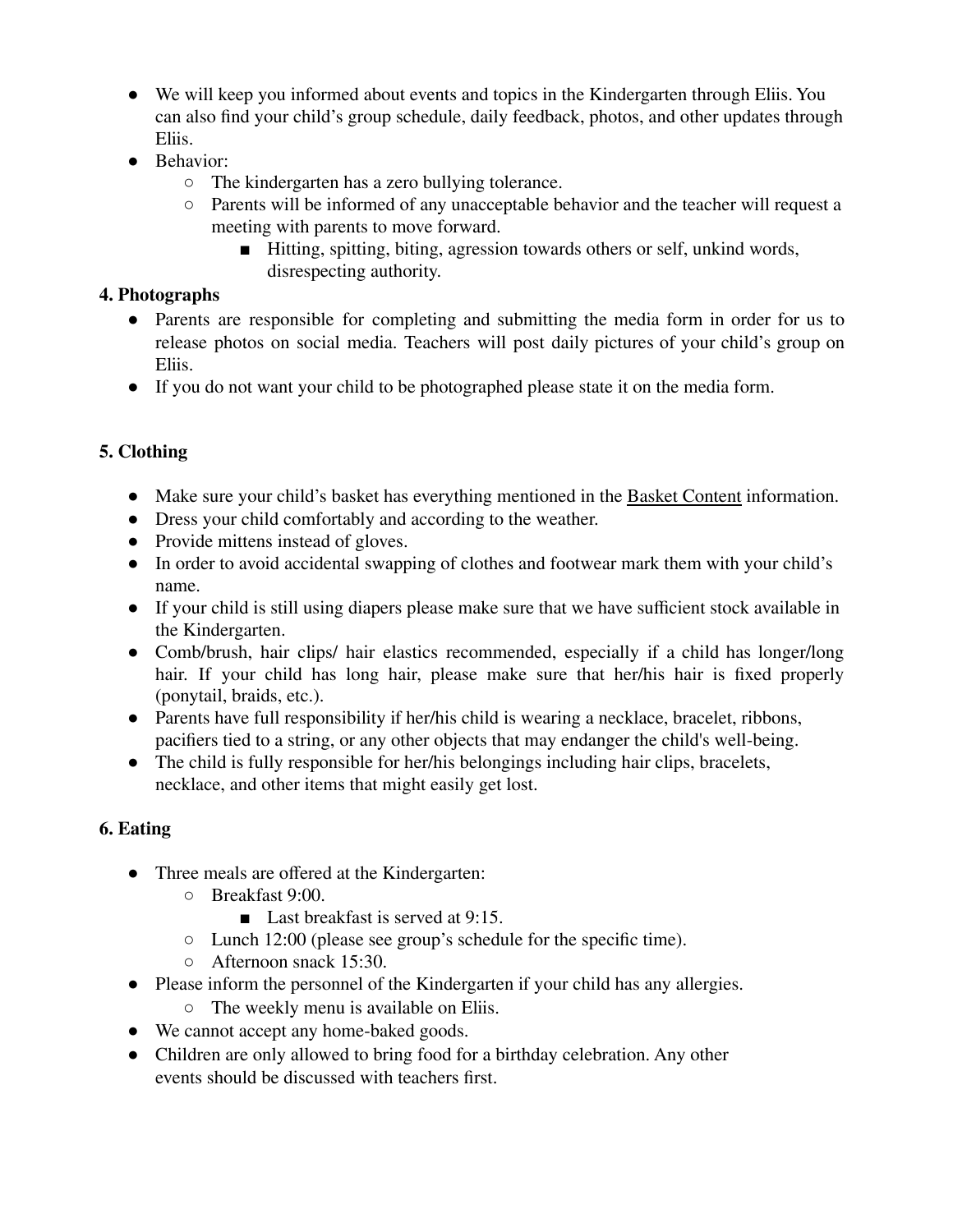## **7. Toys**

- Children can only bring their own toys to the Kindergarten on **Wednesdays**.
	- Toys should be big with no extra small pieces such as LEGOs.
	- Taking your own toys to Kindergarten means that other children can also play with them.
- Children cannot bring electronic devices such as laptops, iPads, cellphones, DVD players for toy day.
- Teachers are not responsible for the loss of or damage to toys.

## **8. Celebrating Birthdays**

- The birthday child may also treat others with a birthday cake or fruits for after lunch.
	- The birthday cake should come from a certified bakery, please request the ingredients and submit it to the office.
	- The cake should not contain any kinds of nuts.
	- Ice cream is not allowed as a form of dessert.
	- We cannot accept home-cooked cakes.
	- Animators are not allowed.

### **9. Illness**

- Please see the form below for more details on when to keep your child at home due to an illness.
- If a child gets ill while being at the Kindergarten we will contact you through Eliis or a phone call.
- *According to the law of the Estonian Republic, medication administration in kindergarten is prohibited.*

## **10. Kindergarten breaks & holidays**

- The Kindergarten is closed on public holidays and during the autumn, winter, and spring school holidays. Please always check the school calendar on our website, this information is also provided at the beginning of each academic year or upon acceptance to the kindergarten.
- During the summer June 25th until August 31st the kindergarten groups are merged into two groups for summer activities.
- All kindergarten holidays are on the Eliis calendar.

## **11. Outside walks (Middle & Big Group)**

- Parents are responsible for signing the permission slip on the bulletin board every month.
- Parents are responsible for submitting the annual permission slip by September 15th.

Child's name:… ……………………………

Parent(s) signature: ………………………… Date:…………………………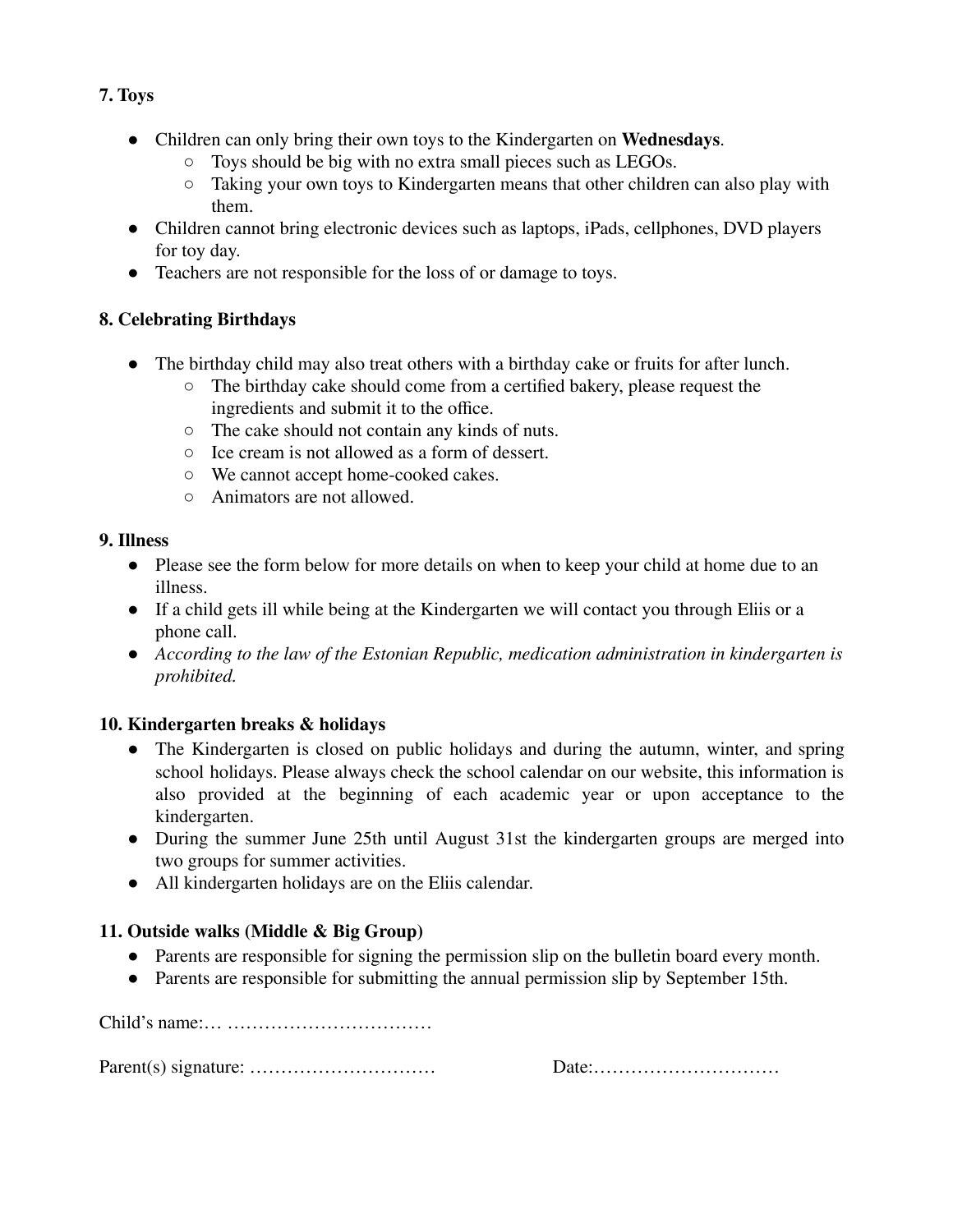#### **When should parents keep their children home from kindergarten due to illness?**

Due to the weather changes, many children have started getting sick and many parents have asked, "When is my child sick enough to stay home from kindergarten?" This is not always an easy question to answer but we hope that these guidelines can help you!

A child who is sick will not be able to perform well in kindergarten and is likely to spread the illness to other children and staff. We suggest making a plan for childcare ahead of time so you will not be caught in an uncomfortable situation and your child will not have a place to stay if he/she is ill.

Tallinn International Kindergarten strongly suggests that you should **NOT** send your child to school if he/she has:

**Common cold** – irritated throat, **runny nose**, watery discharge from eyes, sneezing, chills, and/or general body aches. Seek care from the doctor if symptoms persist beyond 7-10 days, fever or cough producing phlegm develops, or nasal discharge becomes yellow or green.

**Cough** – interferes with the child's ability to fully participate in classroom activities and can easily spread. Seek care from the doctor if the cough lasts beyond 7-10 days, or if coughing phlegm.

**Fever** – If the child's temperature is 37.7 degrees Celsius (99.9 degrees Fahrenheit) or higher, the child should remain at home until they no longer have a fever for a full 24 hours. Remember that a fever is a symptom indicating the presence of an illness.

**Flu** – symptoms include abrupt onset of fever, chills, headache, and sore muscles. **Runny nose**, sore throat, and cough are common. Your child should remain at home until the symptoms are gone and they are without a fever for a full 24 hours.

**Head Lice** – Lice are small grayish-tan, wingless insects that lay eggs called nits that attach to the hair shaft, close to the scalp. Nits are easier to see and detect than live lice. Nits are small whitish specks usually found on the hair behind the ears, at the nape of the neck, or crown of the head. If live lice are found, your child MUST be treated with Lice Shampoo. Your child must report to the kindergarten.

**Pinkeye** – The white of the eye appears red, swollen, burns, itches or has pus-like drainage. This requires treatment from a doctor. Your child may return to school after taking antibiotic treatment for 24 hours.

**Strep Throat** – The throat appears severely red, swollen or has whitish pus spots. Other symptoms include throat soreness, fever, swollen glands of the neck, nausea, or vomiting. This requires treatment from a doctor. Your child may return to the kindergarten once all symptoms are gone.

**Vomiting & Diarrhea** – Your child should remain at home until without vomiting, diarrhea or fever for a full 24 hours.

If your child becomes ill at the kindergarten, the teacher or office manager will contact you for the child to be picked from the kindergarten. We also ask parents to look at their kids' daily feedback where sometimes teachers will ask parents to keep the kids home the following day if they see the child getting sick throughout the day. Please know that if a child shows up clearly sick, the teacher will also ask you to take your child home right away.